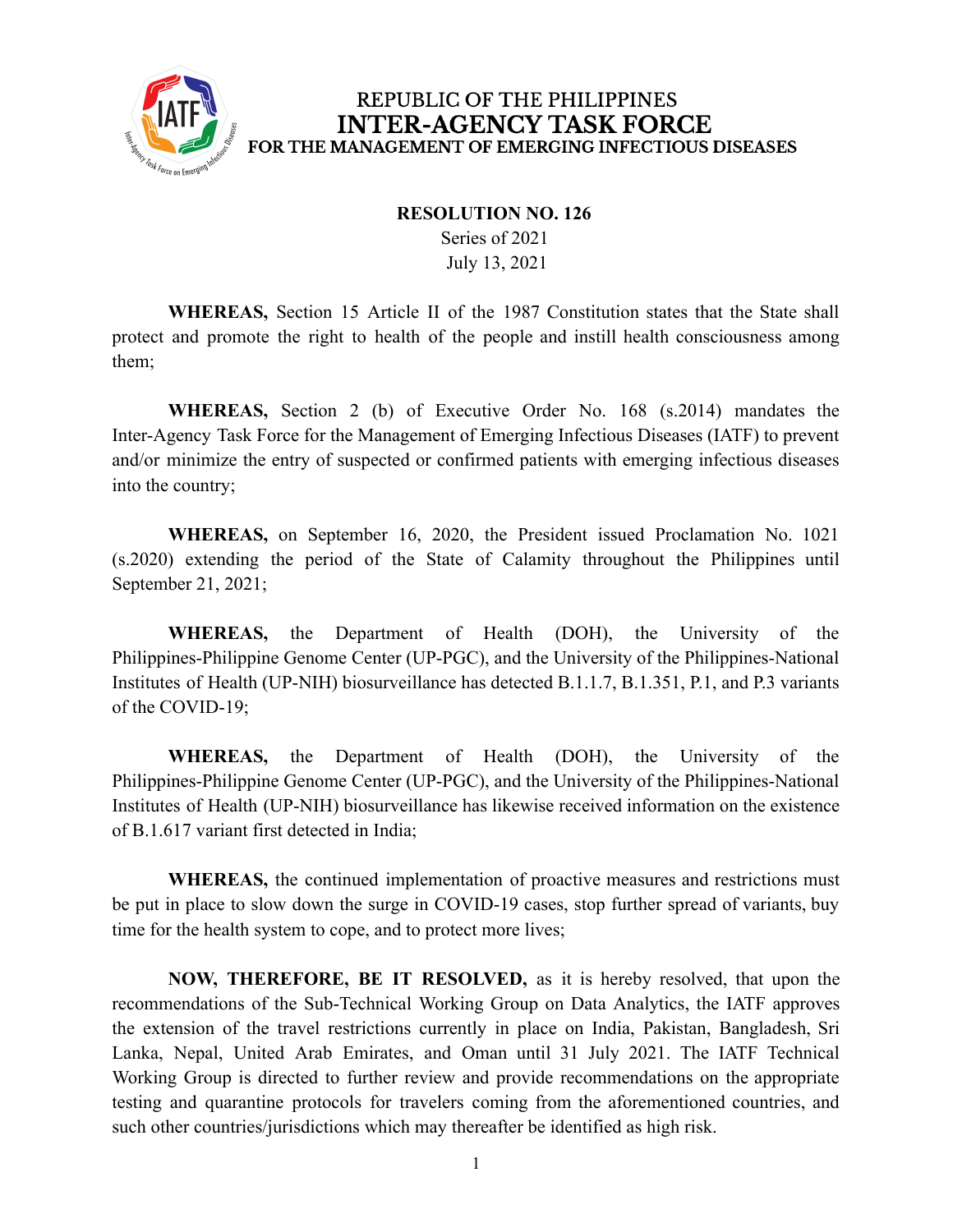

## REPUBLIC OF THE PHILIPPINES **INTER-AGENCY TASK FORCE** FOR THE MANAGEMENT OF EMERGING INFECTIOUS DISEASES

**RESOLVED FURTHER,** that the Chairperson and the Co-Chairperson shall be duly authorized to sign this Resolution for and on behalf of the Inter-Agency Task Force.

**APPROVED** during the 126th Inter-Agency Task Force Meeting, as reflected in the minutes of the meeting, held this July 13, 2021, via video conference**.**

**FRANCISCO T. DUQUE III**

Secretary, Department of Health IATF Chairperson

**KARLO ALEXEI B. NOGRALES** Secretary, Office of the Cabinet Secretariat IATF Co-Chairperson